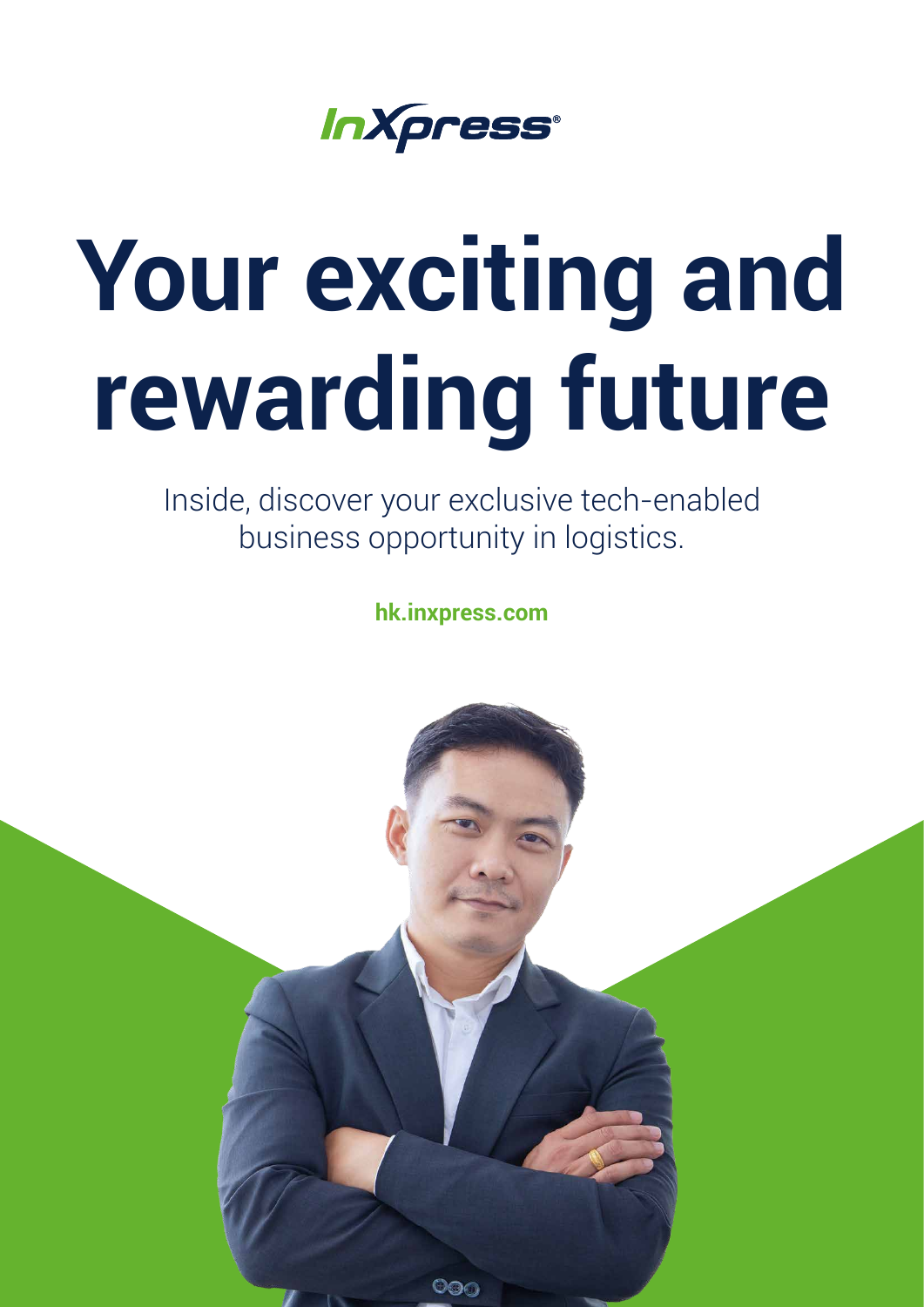

Many people dream about running their own business. But, for various reasons, they never fulfil their ambition. They're content to just plod along in their nine-to-five job, wondering 'what if'? By enquiring about a franchise, you have already shown you are different and ready to change your life.

#### **Hit the ground running!**

We are excited to introduce the InXpress opportunity to you and trust our prospectus will answer any questions you have about franchising with us. However, we also understand your due diligence research can lead to further questions. So, our Franchise Development Team, who are franchisees themselves, are on hand to guide you. They will answer your queries and give you real insight into life as an InXpress franchisee, based on their personal experiences.

Once you have had a chance to read through this prospectus, we would love to hear from you. We would welcome the opportunity to take you through our 8 Step process and introduce you to some of our existing franchisees.

Are you ready to take the next step to an exciting new future?

Kind regards, Sam Orders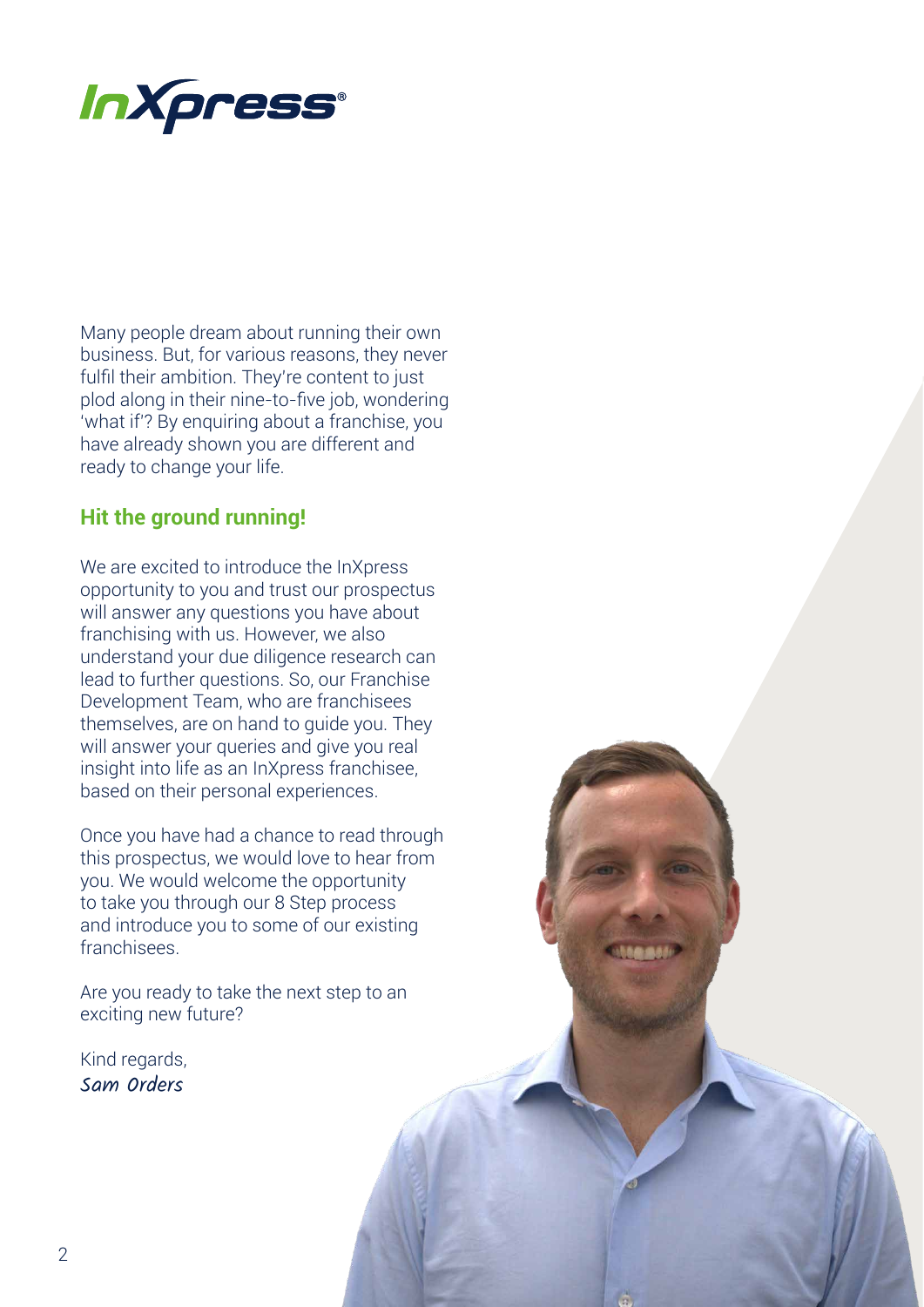## **A long and reliable history**

Founded in 1999, in Manchester, InXpress provides SME businesses with consultative shipping services and innovative software.

Our established relationships with world class carriers that our business-tobusiness customers already know and trust, means that we can leverage significant carrier cost discounts which are passed directly to our customers. With automated shipping preparation and superior account management, customers can easily manage their shipments, in one unique and powerful online portal.

InXpress gives you the opportunity to build your own successful and profitable startup business, with the security of one of the world's largest franchisors of global courier services. We have a long history of providing a solution to the global express needs of successful businesses, around the world.

This, combined with our bespoke facilities, industry know-how, training and 'by-yourside' support, gives our franchisees the confidence and freedom to run a successful sales and business management franchise.

InXpress are independently ranked in Elite Franchise Magazine's Top 10 Franchises, alongside brands like McDonalds and Subway, and number 12 in Franchise Direct's list (one of only two companies in the top 12 which were founded in the UK). This reflects our status within the franchise industry globally.

> **Located in 14 countries, with over 350 franchisees – and growing – find your corner in a global network. As we extend our reach, to positively support SME businesses, be a part of the solution with your own InXpress business.**



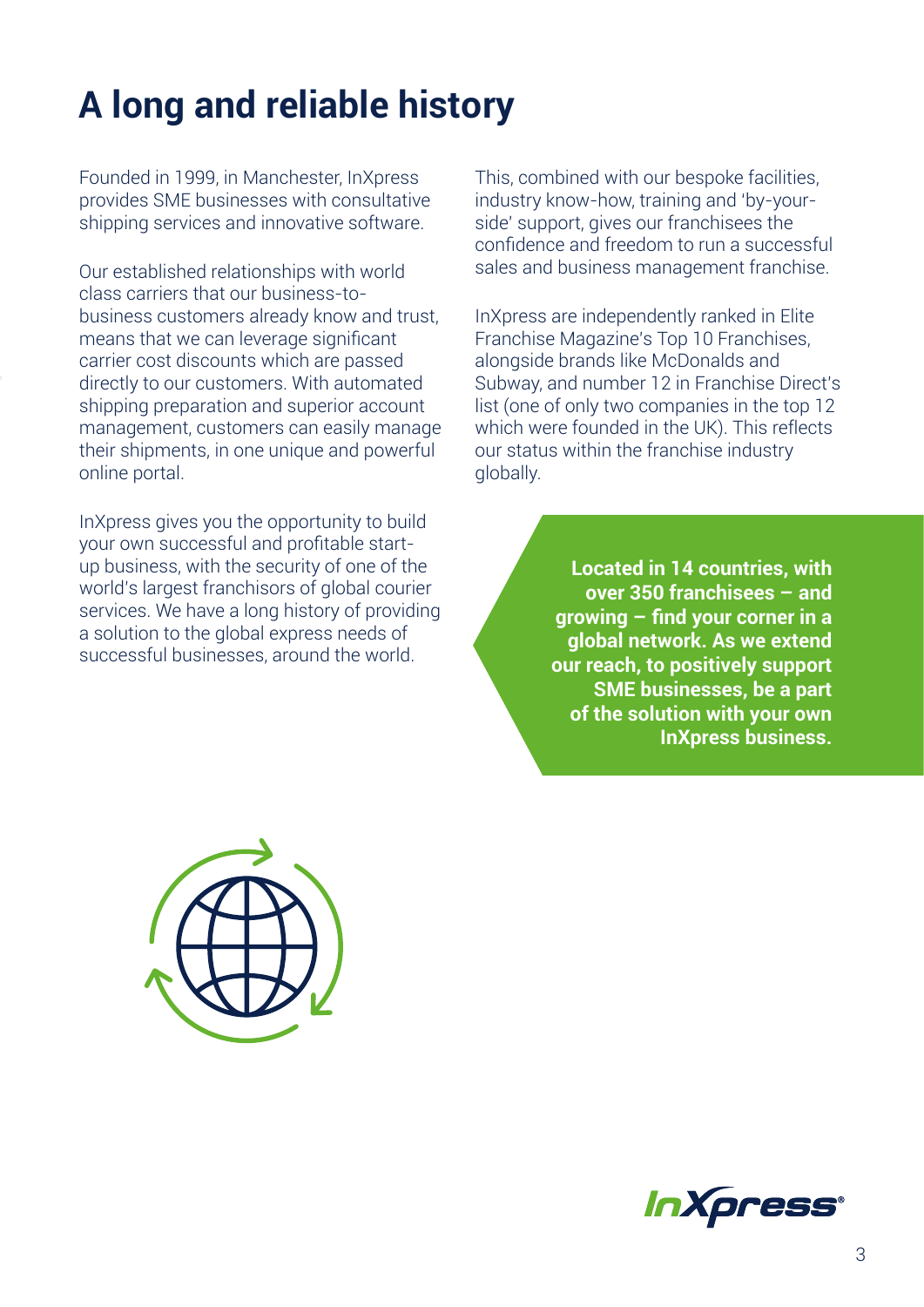## **An expanding industry**

The 'Total Logistics 2020' report from Ti Insights indicates the total global logistics market size in 2019 amounted to 6 trillion euros and that Asia Pacific accounted for nearly 45% of that global logistics spend (2.6 trillion euros). Asia Pacific ecommerce retail sales grew at 25% last year topping \$2.27 trillion USD the highest growth of any region with global sales in 2020 forecasted to top \$4.2 trillion USD according to the Global Ecommerce 2019 report from eMarketer. This huge increase of an already booming market, translates to rapid growth in the courier sector.

At InXpress, we are not only uniquely positioned to service the online retail market though. Businesses across more than 1,000 industries – from manufacturers to fine art dealers, and everything in between – are customers of InXpress. In fact, in 2018, a parcel was sent through InXpress every seven seconds!

Businesses don't just ship with us once – they keep coming back to us, because we consistently save them time, money and hassle. Our franchisees are in the business of building long-term people-to-people relationships with their customers. By building a loyal customer base, they build a solid business. Being of this same mindset, will translate into residual income for you…

**So you can enjoy the work-life balance you've always dreamed of**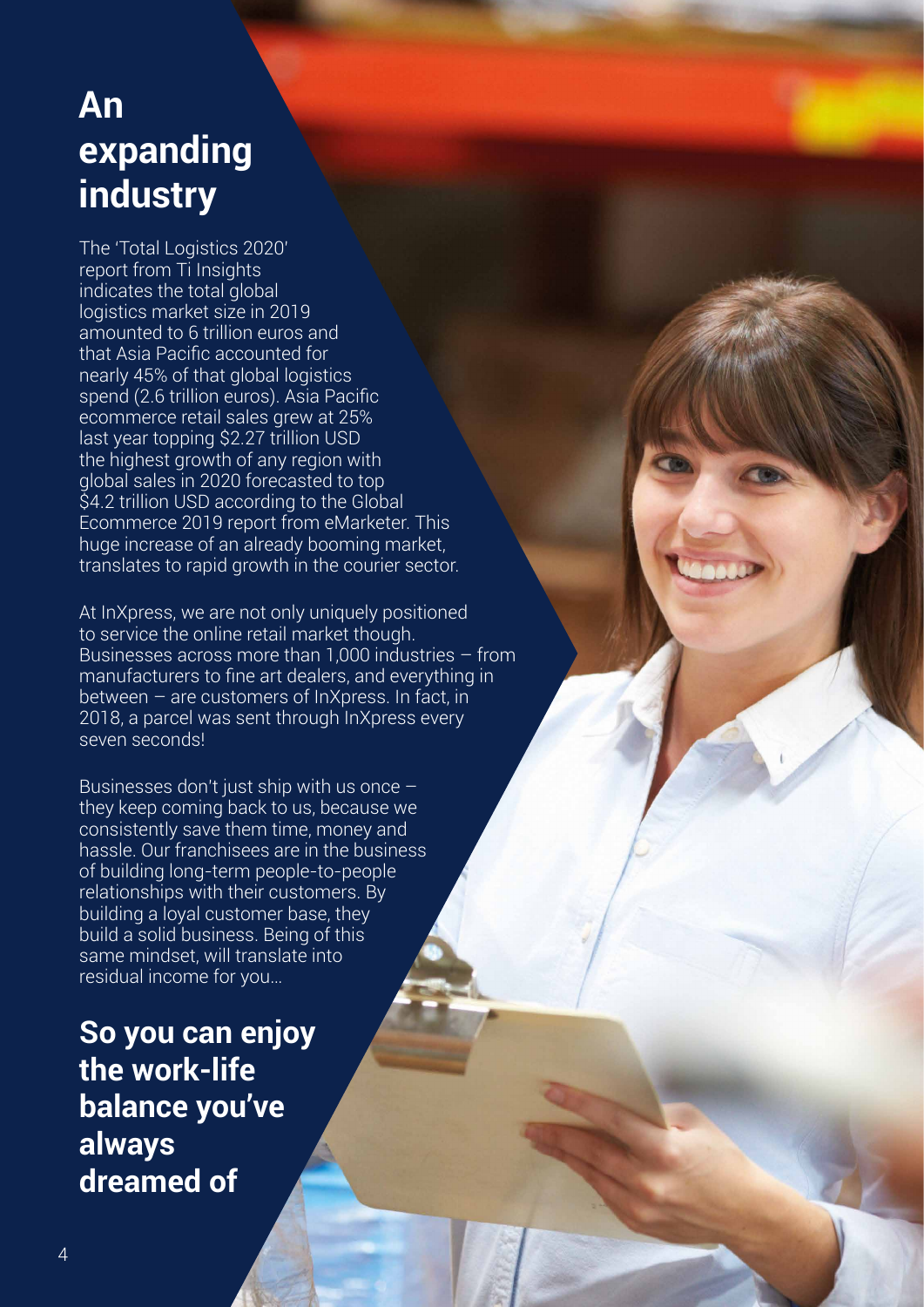## **Start-up made easy**

No experience is necessary to become an InXpress franchisee. You just need to be sales-oriented, with an aptitude for business. We are looking for highly motivated individuals with an entrepreneurial spirit. Our highly acclaimed trainers teach you everything InXpress knows about sales and the shipping industry! With low-overheads and high-earning potential, we give you a secure foundation to build a successful business. This gives you a highly flexible business, helping you achieve your lifestyle goals.

Access our fully-integrated system, the training and our ongoing support, and watch your business flourish. Build your franchise however you want. The only equipment you need, are a laptop and a mobile phone, meaning you really can work from anywhere – as long as you can access WiFi! Start out agile, working from home with a laptop and a phone. If you want to expand your business, you can progress to premises and a workforce if and when you're ready. Your business. Your way.

## **InXpress has your back!**

As we've already established strong and lasting relationships with trusted courier partners, you don't need to. Concentrate on building sales, and work towards your goals. Carriers pick-up, transport and deliver the pre-booked consignments. All you need to do is deliver the VIP customer service. Your customers save money, while you profit from every shipment and are free to create the lifestyle you want!

"InXpress offered me a low-risk entry into running my own business." Edmond Leung

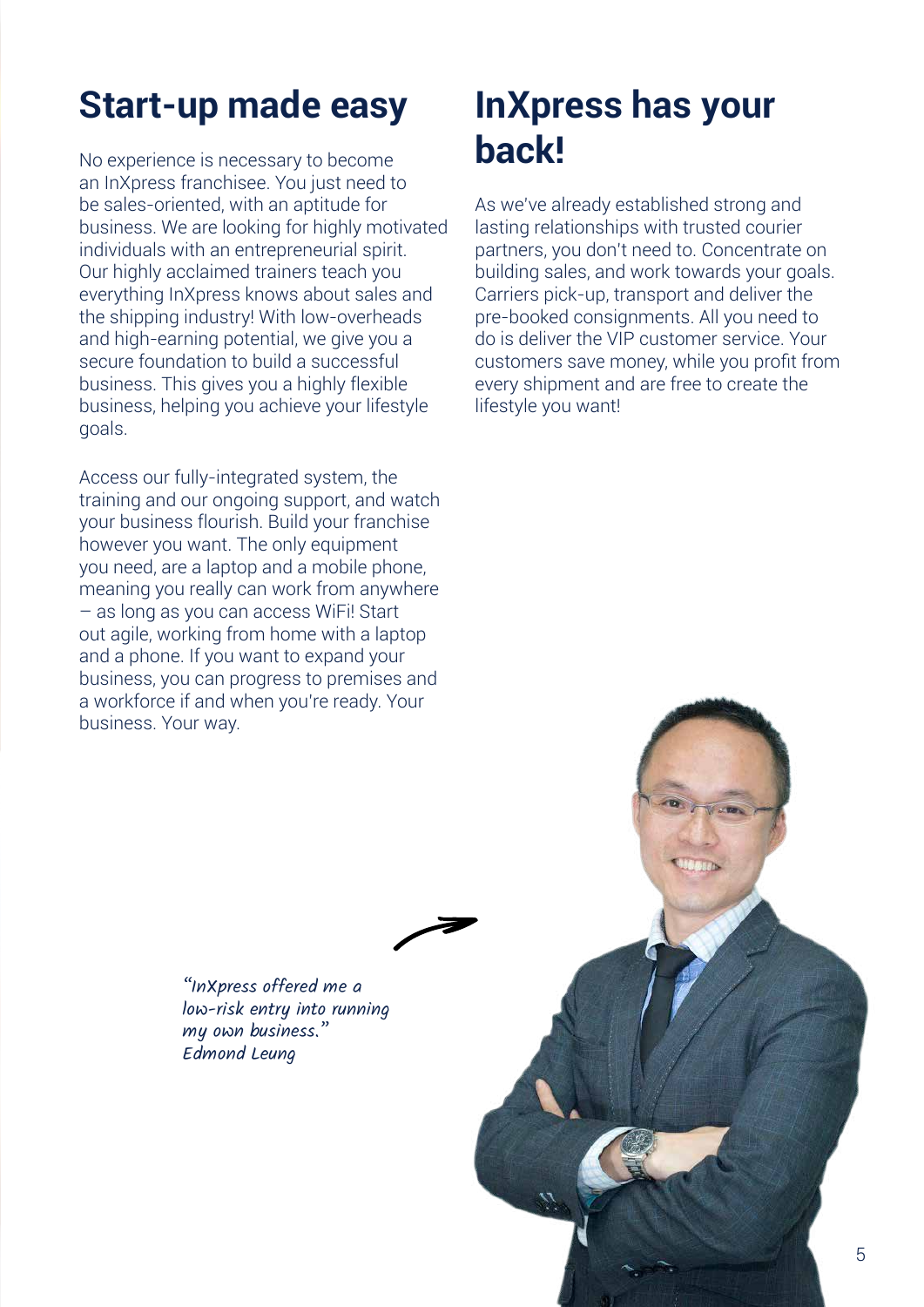## **The benefits of franchising**

Starting a new business can be fraught with unexpected problems. If a start-up is going to fail, it will usually happen within the first year, often as a result of underestimated start-up costs, or not enough research. The good news? It doesn't have to be this way with a franchise. Franchises have a proven higher success rate than independent start-up businesses and can lead you to achieve a higher level of performance, much sooner. This comes down to a number of factors, including those listed below. When you join a franchise, a lot of the hard work for starting a business has already been done for you:



#### **Researched the market**

The franchisor has already established a brand which consumers appreciate and have come to rely on, and they have learnt what makes it work. They have tried-and-tested the products, systems and services, to strengthen what their customers want. Because a franchise is a proven business model, you can confidently look at the brand's track record and network, to gain insight for your future.



#### **Accurate start-up fees**

The franchisor has experienced setting-up wherever your new venture will operate from, be this an outlet, office-space, or home office. They know what works best for marketing their brand and finding customers. They have also supported every franchisee within their network, through their own start-up process. All of this means that you will have an accurate idea of what set-up costs and on-going expenses are required – especially for the crucial first year.



#### **Established tools at your fingertips**

The franchisor has experienced what makes their business work most efficiently, and how to build success. They have searched for, generated, and created the best tools for the job including how to free up time to focus on customer service. By providing you with the right tools, you can hit the ground running with your new business.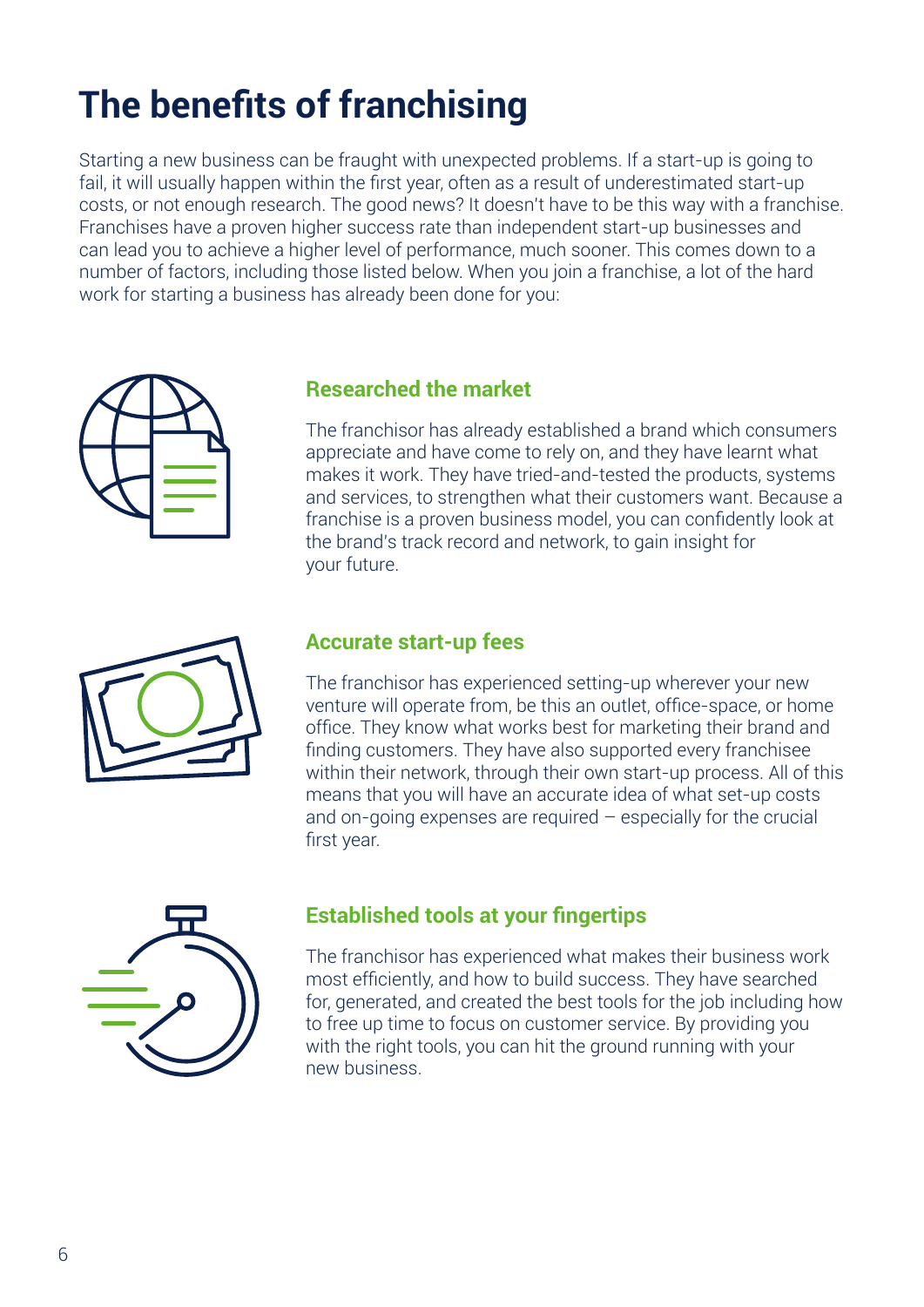

#### **Your business, but not alone**

The real beauty of joining a franchise, is maintaining your independence as a small business owner, whilst having access to all the benefits of being part of a big business network. You are in business for yourself, but not by yourself. Providing you adhere to your franchisor's operating standards, you are your own boss, making your own decisions for the future success of your business.

With the strength of the brand, the training and guidance of the franchisor, and the support of the whole network, the likelihood of failure in your new business, is greatly reduced.



### Sign up now **hk.inxpress.com**

"The tried, tested and proven business/sales model we have with InXpress, definitely helped us to hit the ground running with our new business". Eric Lin

7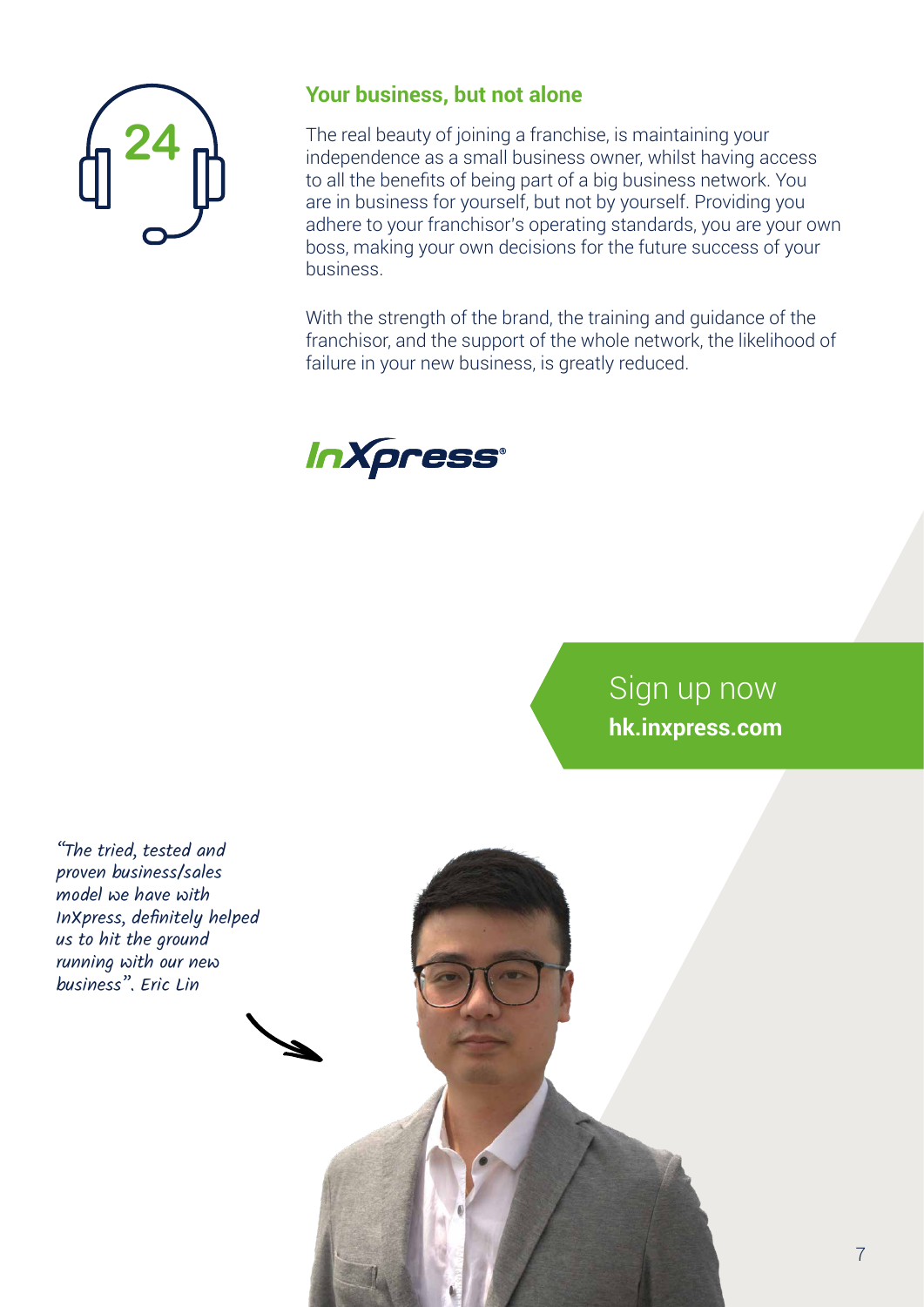## **2020 Vision – Innovative training and support**

Innovative and constantly evolving, InXpress delivers comprehensive training designed to put you ahead of the competition. Benefit from our Business Training, which covers:

- **✓ Sales**
- **✓ Customer service**
- **✓ Utilising our software**
- **✓ Effective sales management**
- **✓ Motivation skills**
- **✓ Product and industry knowledge**
- **✓ Managing your time, territory and customers**

We train you in all aspects of your new business, so that you can confidently hit the ground running from day one. Sales are a huge part of our business. We give you the knowledge and best practice for speaking with new customers. Successfully start selling your services, and there is no limit to what you can achieve.

Supported as you find and grow your loyal customer list.



We train and support you as you deliver your customers with a VIP service. We arrange preferential rates for you, help you to handle invoicing, accounting and the collection of payments through our dedicated credit control team.

Access everything you need when you need it, throughout the lifetime of your franchise, including:

- **✓ InXpress' online university**
- **✓ Our community of established franchisees**
- **✓ Franchise Support Team, including regular visits**



#### **Training doesn't stop with you**

We know your success depends on how well your team sells your services. When you employ staff, we provide a framework for you to train and retain the best people for your business.

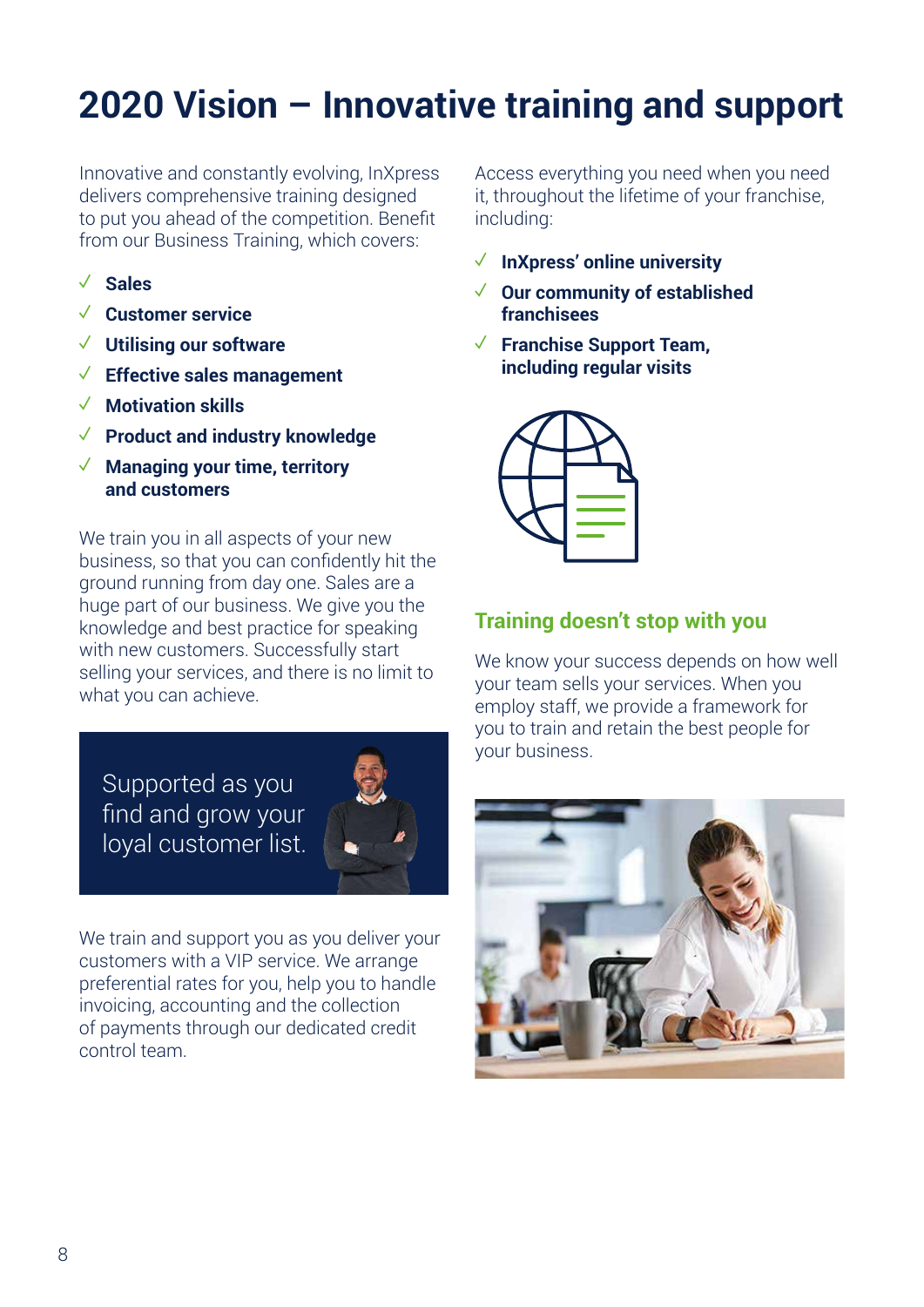## **Techenabled business opportunity**

InXpress is different! Our franchisees stand out from the competition. Not only do we give customers a VIP service, retaining on average 80% of them year-on-year, we are also technology disruptors in our industry.

By constantly innovating new ways to improve our services, we keep our franchisees the number one choice with customers. Our technology is regularly updated, meeting growing demand and industry changes. By making the process as easy as possible, you will have more time to network, securing more recurring customers.

Our powerful, award-winning proprietary software

management and performance tool. This means that InXpress customers save hours on their

includes an automated shipping platform for customers, and a franchisee business

Column, bar, and single category, suc.<br>by each salesperson. value as a percentage



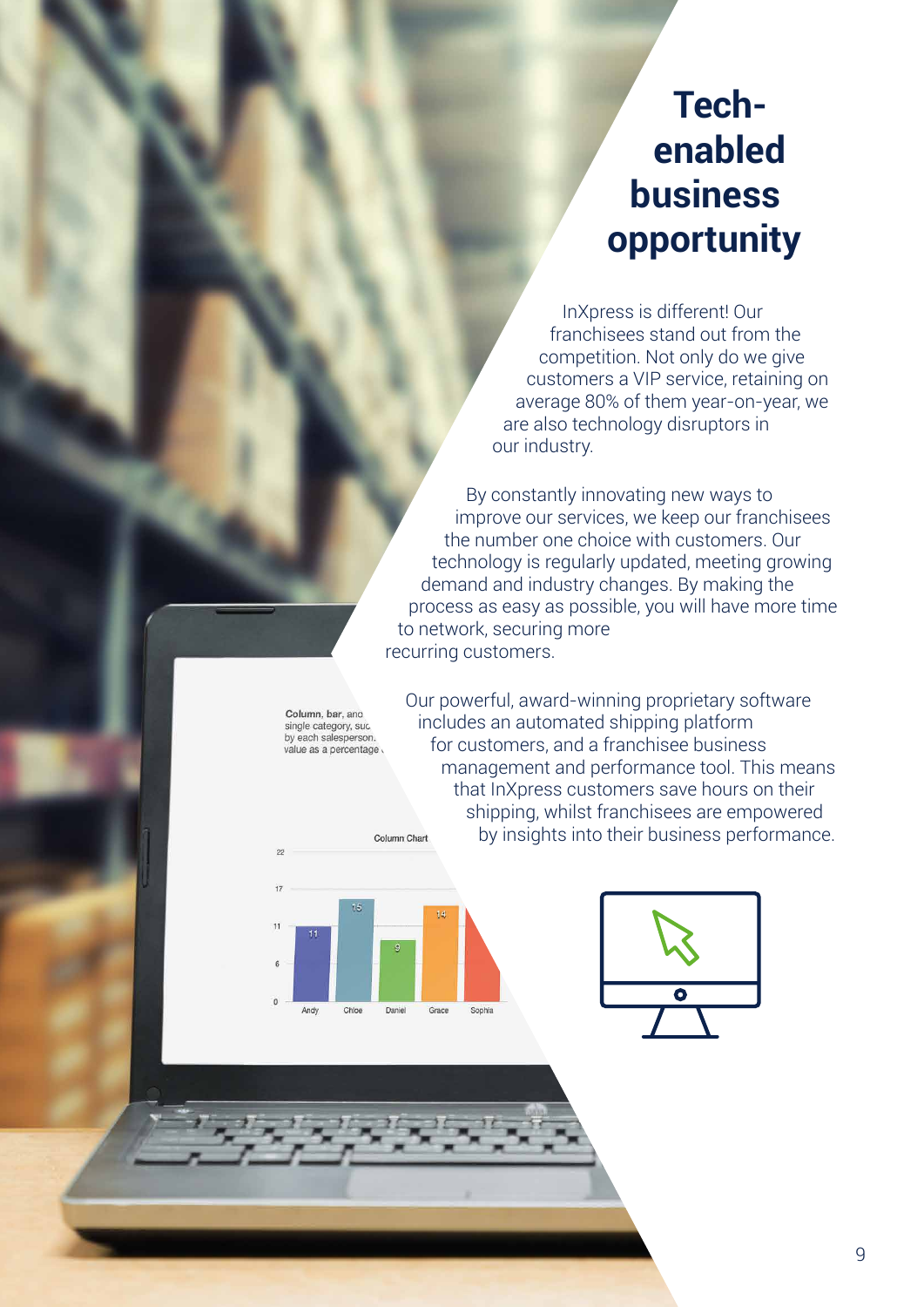

## **Delivering the full package**

Within your franchise package, we include everything already outlined in the prospectus, to give you a strong start to build a profitable business. Your investment also includes:

- **✓ Intensive onboarding support & training**
- **✓ Marketing support**
- **✓ Social media /online support**
- **✓ Dedicated business coach**
- **✓ Access to regional days with other franchisees in your local area**
- **✓ The InXpress Annual Conference & Awards**

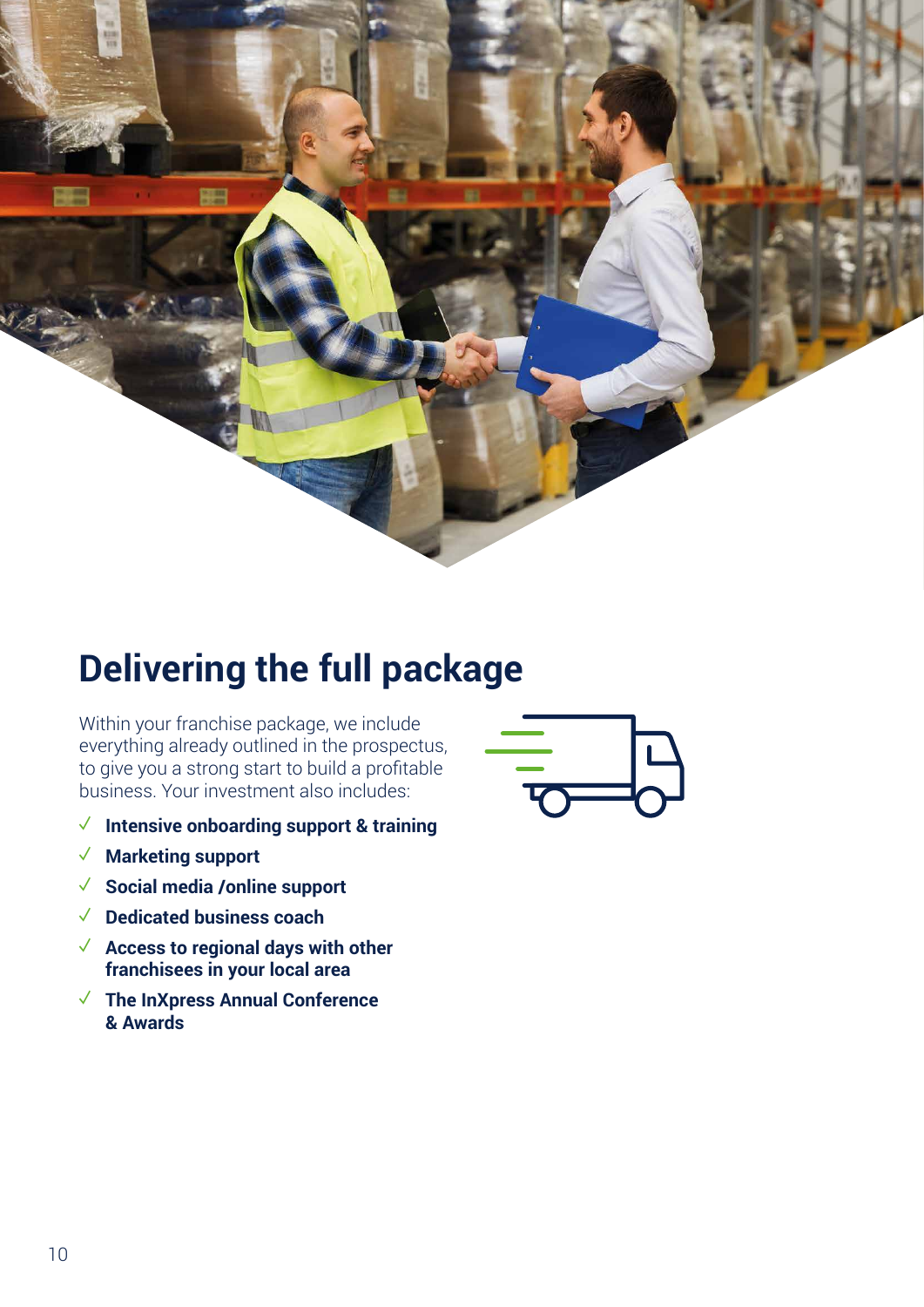## **Next steps**

Having read through this prospectus, you may want to learn more about the InXpress business model and what it could mean for your future if you decide to pursue this opportunity.

Your next step is an invitation to speak to us directly. We will discuss with you your goals and give you an overview of who InXpress is and how we do business. We will working with you through your decision criteria to determine if InXpress is the right fit for you.

When you are ready to take the next step on your exciting business ownership adventure, just call: +852 2388 7101 or email: sales.hk@inxpress.com

## **YOUR PROMISE. OUR BUSINESS.**